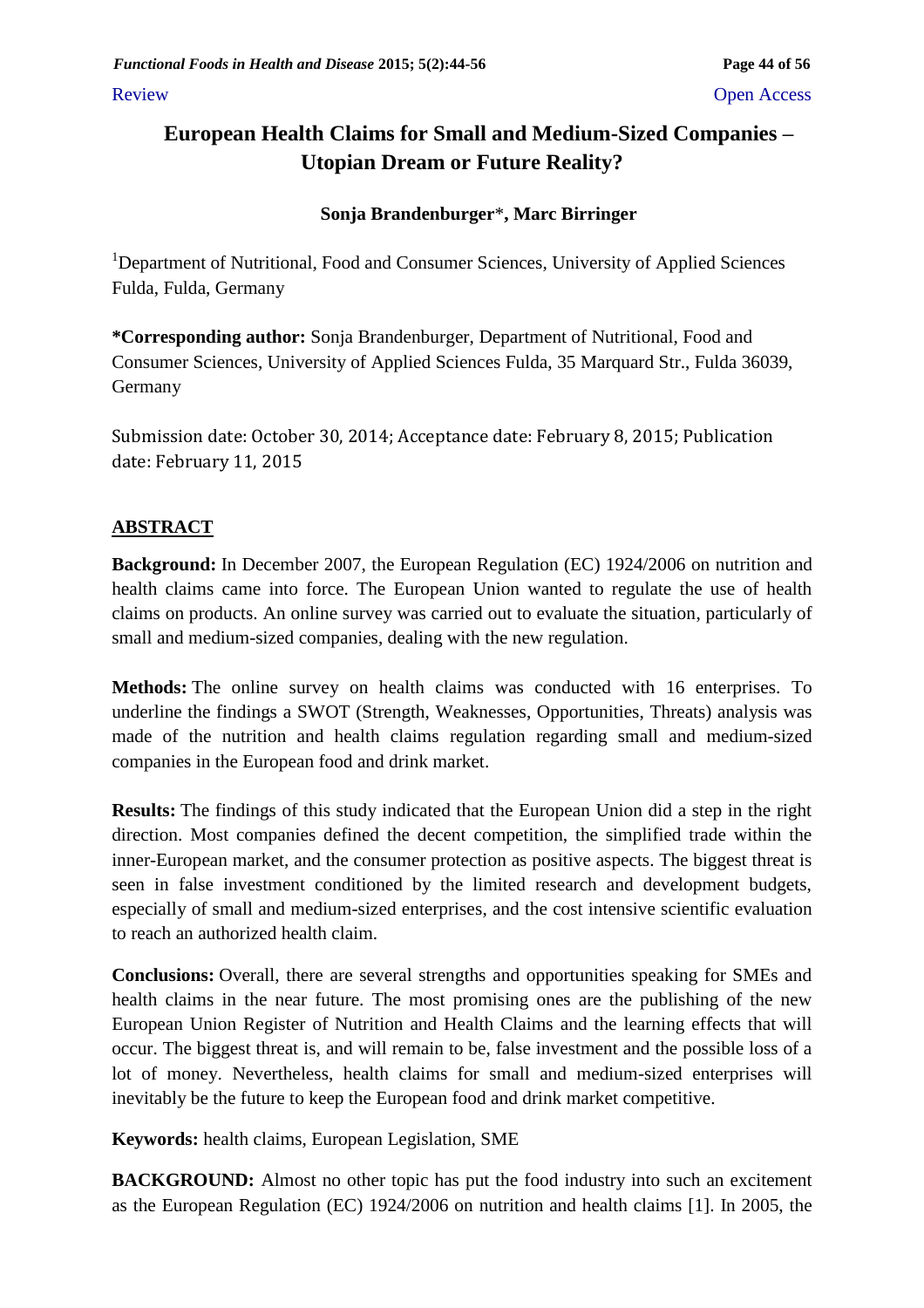Nielsen Company already conducted an online survey on "Consumer Attitudes Towards Functional Foods & Organics". They found out that 27 percent of the asked Europeans purchase cholesterol reducing oils and margarines regularly. However, 42 percent of the Europeans interviewed do not buy cholesterol reducing oils and margarines because they do not believe in the additional health benefits of these products [2]. "As the findings indicate, lack of awareness, availability or even credibility are real barriers to the purchase of Functional Food products and the health benefits they promote" [2]. The lack of credibility is the most interesting part of these statements- keeping in mind the Regulation on health claims. The companies with health claims on their products have to prove their "credibility." They have to justify their claims with scientific data; otherwise, the advertising of such products will be forbidden [3].

Meanwhile, the Nutrition and Health Claims Regulation (NHCR) is discussed with many different viewpoints. Consumer centers and non-governmental organizations praise the European Commission for its ambitioned attempt to protect the consumers from advertising frauds [4,5]; legal representatives criticize the requirements for applicants as unclear [6]; small and medium-sized enterprises (SMEs) see a problem for possible innovations in the sector of healthy food products, especially the unclear regulatory definition of "health food," (such as botanicals, that are seen as a limiting factor) [7].

Due to the ongoing discussions, the question about SMEs emerges. They account for 52 percent of the turnover, 64 percent of the employment of the European food and drinking manufacturing sector (F&D industry; tobacco industry excluded), and they also represent 283,000 companies, which are 99.1 percent of the F&D industry [8]. This group cannot be excluded and the questions arose. What are opportunities and what are threats? Is it even possible for SMEs to pass the tight control of the European Food Safety Authority (EFSA)? Is it the future reality, or will it just be a utopian dream?

### **METHODS:**

**Online Survey:** The method applied for the data collection was a survey in the form of an online questionnaire with 15 questions – some of them closed and some half-closed.

The categorization of the size of the company was made according to the European Commissions Recommendation of May 6, 2003, concerning the definition of micro, small, and medium-sized enterprises [9]. It should be noted that three large companies participated in the online survey. Due to the low participation rate, the responses of these companies were included. The overall sample size was  $16$  (n=16). The participating companies had different main product categories from all over the F&D industry. Fifty-six percent of the companies stated that they did not use nutrition or health claims on their products before the NHCR entered into force. Forty-four percent used nutrition and health claims beforehand.

The outcome of the online survey cannot be classified as representative. With regard to the basic population, too little of the companies answered the questionnaire. Furthermore, the basic population as well as their product categories was randomly chosen; however, it is not the same as in the F&D Industry. Nevertheless, the outcome can provide an overview of the current situation and the problems companies have to face due to the NHCR.

**SWOT analysis.** A SWOT analysis was used to evaluate the need for health claims for SMEs. First, the internal factors, (strengths and weaknesses), and second the external factors, (opportunities and threats), were evaluated.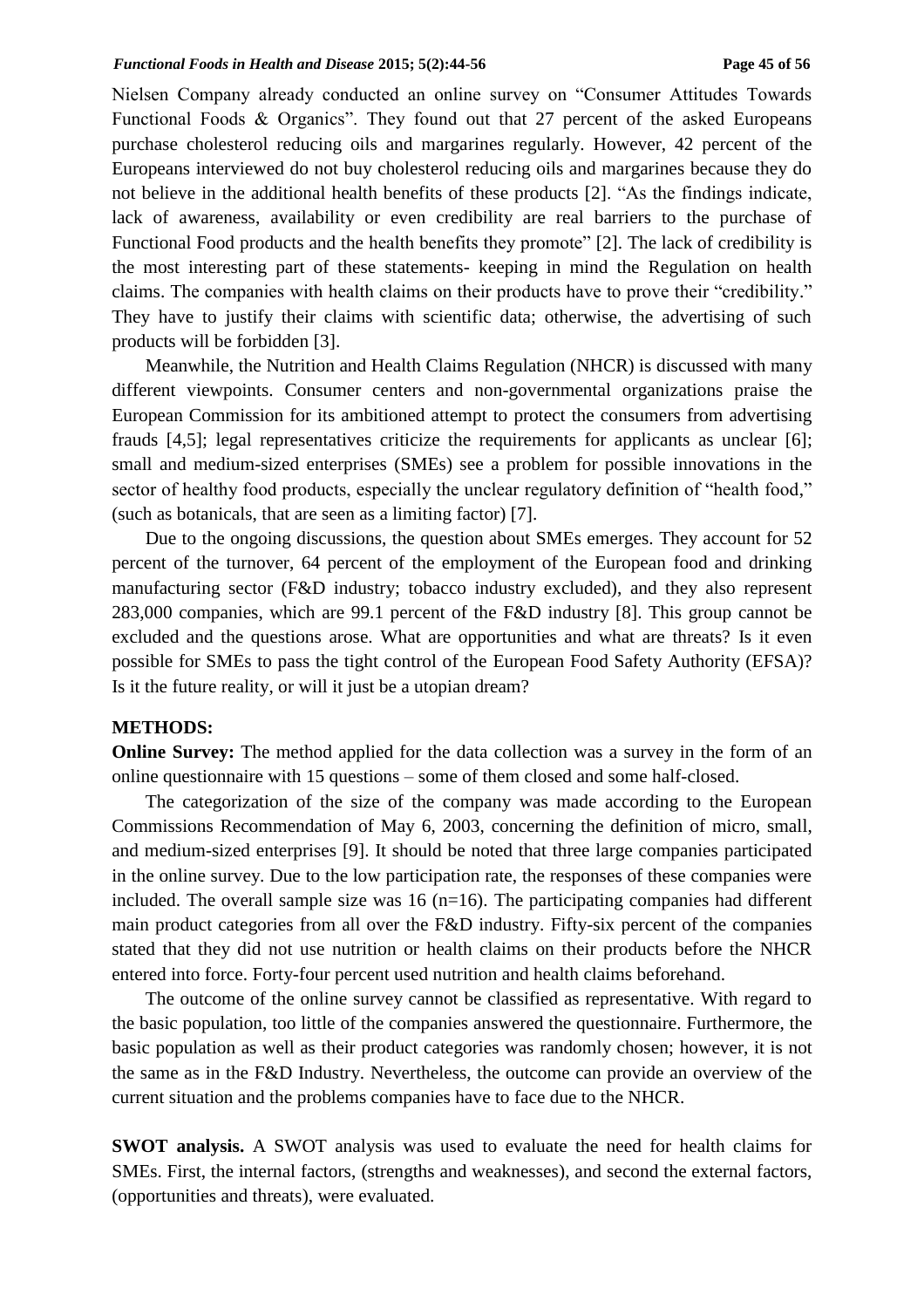# **RESULTS:**

**Online Survey:** The results of the online survey will be summarized. The following categorization of the survey is used:

- reaction to the NHCR;
- incurred costs due to the NHCR;
- influence of the NHCR on new product developments (NPDs);
- assessment of the NHCR.

**Reaction to the Nutrition and Health Claims Regulation:** The companies could define their reaction to the Regulation by giving multiple answers. Sixty-seven percent stated that their company changed recipes of products, and 33 percent agreed that they did additional analysis of the nutritional value of their products. Thirty-three percent stated other measures taken by their companies. Those measures were that the companies had to work actively to reach a potential health claim; the workload of the employees responsible for the NHCR in the company increased drastically, (but still there is no planning certainty); advertising messages and the internet presence were changed to be in line with the Regulation.

Information about the NHCR was gathered with the use of different resources. The internet, associations, and the participation in congresses were the most selected choices with 78 percent, followed by law firms and the German Federal Office of Consumer Protection and Food Safety with 67 percent and the EFSA with 56 percent. Universities, associated companies, business consultancies, and industry associations play minor roles.

**Incurred costs due to the Nutrition and Health Claims Regulation.** One focus of the survey was on the costs occurred due to the NHCR. Sixty-two and a half percent of the respondents agreed on the fact that the NHCR caused additional costs within their companies. Nevertheless, 37.5 percent negated this point.

The next question served to specify the occurred costs within the companies (Figure 1). Multiple answers were possible for this question. With 80 percent, the largest amount incurred because of the demands for external legal advisers. Fifty percent of the interviewed companies performed additional analyses of nutritional value. Additional personnel costs and the realization of scientific studies were factors for 30 percent of the participants, and 20 percent stated other points, including the destruction of product labels or advertising material.



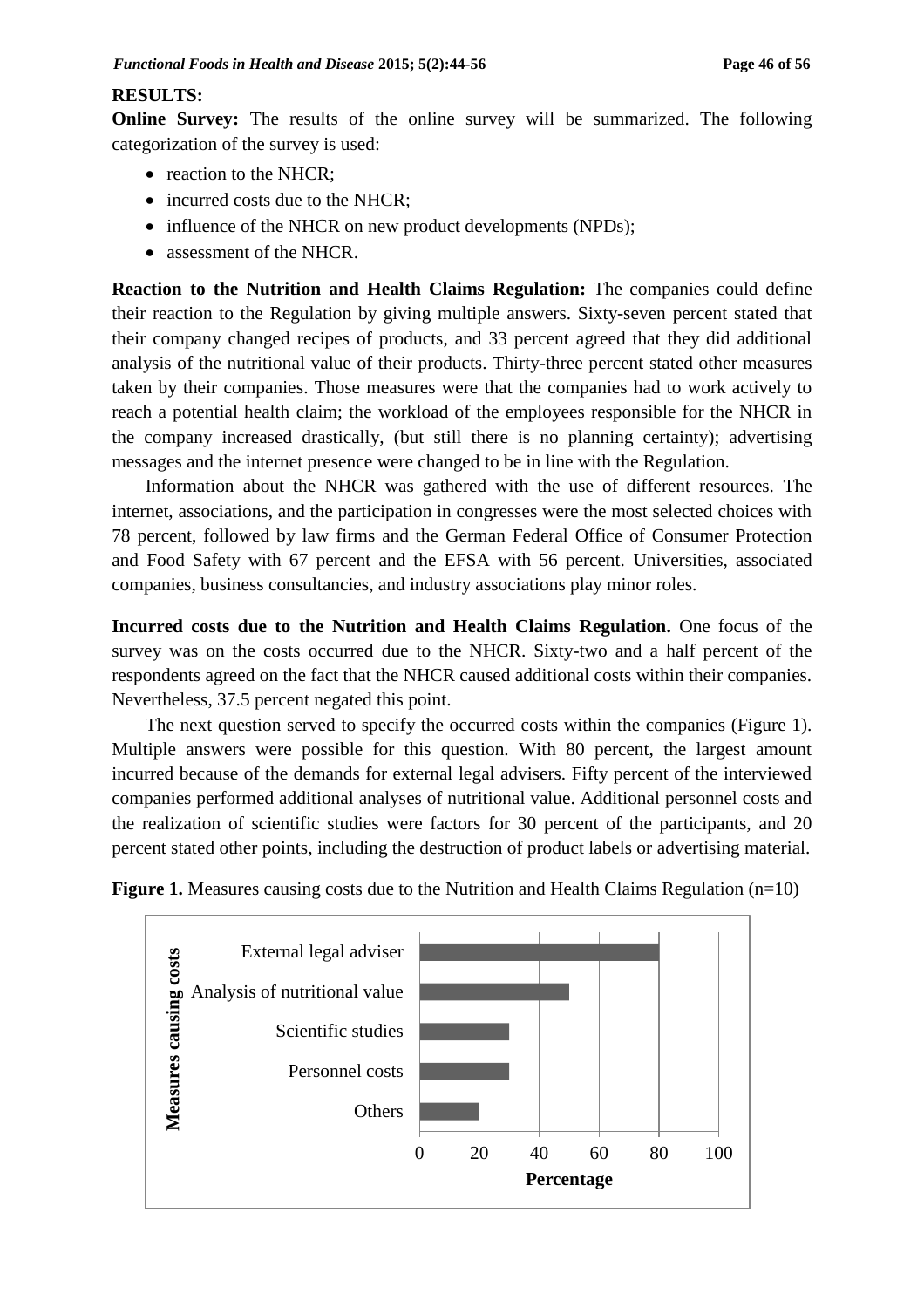### *Functional Foods in Health and Disease 2015; 5(2):44-56* Page 47 of 56

In addition to the specification of the costs, the participants were to classify their company according to the amount of expenses spent since the NHCR came into force (Figure 2). Six groups of spent amounts were prepared, but only three were chosen. Four companies spent amounts between 1,000 and 10,000 euros. Two companies each chose the amounts lying between 100,001 and 500,000 euros, and between 500,001 and 1,000,000 euros. Not chosen were the groups from 10,001 to 50,000 euros, from 50,001 to 100,000 euros, and above 1,000,001 euros.



**Figure 2.** Amount of expenses due to the Nutrition and Health Claims Regulation (n=9)

**Influence of the Nutrition and Health Claims Regulation on new product developments:** Another important point of the online survey was the question about the influence of the NHCR on NPDs of the companies. Most of the participants  $-62.5$  percent  $-$  answered that the NHCR had a direct influence on NPDs within the company, even though 37.5 percent negated the question of the influence on NPDs.

Most of the time, the form of the influence was characterized as negative in terms of delayed or impeded NPDs – with 60 percent. Forty percent did describe other influences the NHCR will have in the future. For example, it was posited that food regulatory requirements will be tested in an early stage of the development of new products. There is also the possibility that there will not be any health related claims on new products. New products can be developed especially for specific, already authorized claims. None of the participants thought the form of influence was positive on NPDs.

**Assessment of the Nutrition and Health Claims Regulation:** This part gives an overview of the assessment of the NHCR from a business' perspective. Sixty percent assessed the NHCR, in general, as positive and 40 per cent as negative. Both groups were able to define positive as well as negative aspects of the Regulation. They were able to give multiple answers. Sixty-four percent stated that uniform rules lead to a more decent competition, and 57 percent stated that these harmonized rules simplify the cross-border sales and distribution within the inner-European market. Half of the answering participants think the Regulation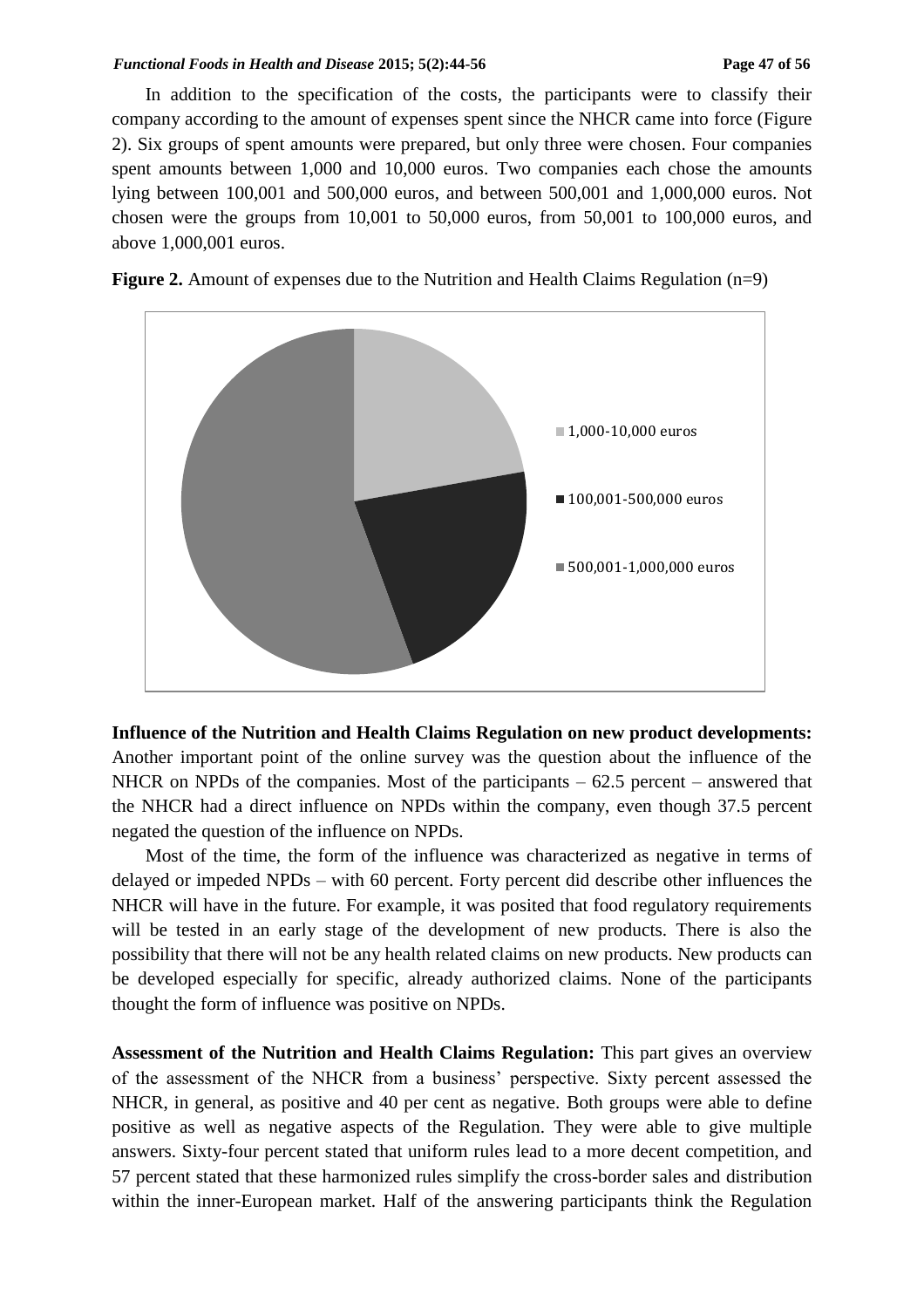strengthens consumer protection and makes consumer information easier. Seven percent chose "others" and defined one positive aspect for products or ingredients with authorized health claims as their competitive advantage.

Ninety-three percent criticized the requirements for the scientific verifiability of potential health claims as too strict. The legal interpretation being too vague was stated by 47 percent, and 40 percent of the participants' think the NHCR leads to unreasonable restraints of competition. Twenty percent mentioned other critical points such as big companies with specified legal departments having an advantage over SMEs, especially regarding the uncertainty with legal interpretation. It is easier to abandon health claims on products than to pay for charges. Another point of view is that the consumer does not understand the regulation; therefore, the advertising effect is unpredictable. Also posited was that the procedure to get a health claim authorized is too costly and too time consuming. Its return on investment is still unsure.

Next, the future strategies of companies regarding the NHCR will be surveyed. Only 40 percent of the participants do not plan to react to the NHCR. In contrast, 60 percent plan to do so. This 60 percent defined their strategies, including that none of them want to abandon nutrition and health claims or use more general advertising messages instead. Also ,however, 50 percent plan to further analyze the nutritional value. Twenty-five percent will change the recipes of their corresponding products.

Two answers were added as future steps that will be taken: to develop new products and to wait for the juristically reasonable decision concerning a requested health claim, and to clarify the future strategy accordingly.

The last part of the survey was questioning opportunities and threats the participants expect for their companies. They were able to give multiple answers. Forty-four percent identified one opportunity in the future market growth and, therefore, an increase in sales and turnover for their health-related products. Thirty-three percent think that a product with an authorized health claim will lead to a competitive advantage, and 44 percent answered with other non-prepared statements. One participant sees an opportunity in the certainty of the product labeling and stated that clients or customers can be advised more easily. Another participant does not see any chance for its company because the requirements are too strict and too expensive. One answer was that it cannot be foreseen which consequences the NHCR will have for the company.

Fifty percent see a threat in the competitive disadvantage their companies will have without "health claim products". Thirty-three percent think they will have market share losses, decline in sales, and turnover. Twenty-five percent wrote other statements, such as the fact that most of the products on the market will be advertised with easily accessible health claims; therefore, there will be an overabundance of healthy claimed products and no advantage for products with highly scientific claims. There is one participant that does not see any threat for its company at all.

**SWOT analysis.** In the following part, the need for health claims for SMEs will be discussed with the use of a SWOT analysis. First, the internal factors, strengths and weaknesses, will be explained, followed by the analysis of the external factors, opportunities and threats. Table 1 provides an overview of the SWOT analysis outcome.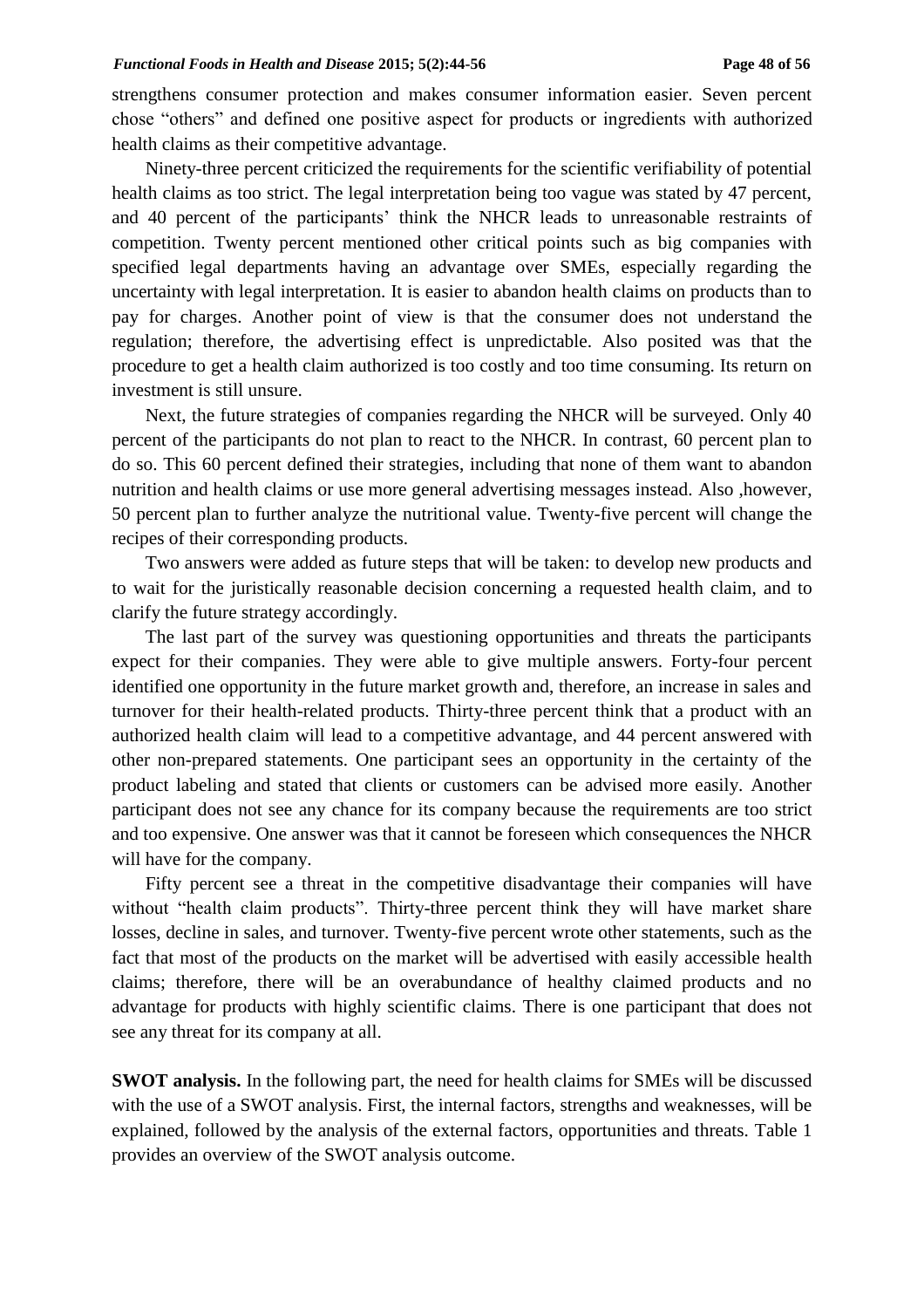| <b>Strengths</b>         | Weaknesses               | <b>Opportunities</b>        | <b>Threats</b>           |
|--------------------------|--------------------------|-----------------------------|--------------------------|
| - Knowledge about        | - Low level of           | - Trade inside and outside  | - Increased power of     |
| regional/cultural        | investment in R&D        | the EU                      | food retailers           |
| products and eating      | - False investment means | - Increasing support of     | - Complexity of the      |
| habits                   | existential problems     | <b>EFSA and European</b>    | <b>NHCR</b>              |
| - Specialized in         | - Lack of skilled        | <b>Commission</b>           | - Increased              |
| products and markets     | employees with           | - Consumer demand for new   | competition from         |
| - Strong ability to add  | specialized knowledge    | products (nutritionally     | other parts of the       |
| value to products        | (e.g. about legal        | healthy, convenience,       | world $-$ global players |
| - Work together with     | requirements)            | regional, etc.)             | - Aging and declining    |
| big companies and        | - Focus on just          | - Increased segmentation of | European population      |
| universities             | authorized health        | markets into target groups  | affecting employment     |
| - Use of already         | claims                   | with specific needs (e.g.   | and markets              |
| authorized health        |                          | elderly people)             |                          |
| claims                   |                          |                             |                          |
| - Strong ability to      |                          |                             |                          |
| differentiate products   |                          |                             |                          |
| and company              |                          |                             |                          |
| - Communicate and        |                          |                             |                          |
| influence eating culture |                          |                             |                          |

**Table 1.** SWOT analysis of health claims for small and medium-sized companies

The bullet points are listed descending in importance. Points in bold are explained in the following text.

**Strengths:** One of the biggest strengths of SMEs regarding the NHCR is their knowledge on local eating habits and regional product specialties. Compared to the United States (U.S.), the cultural differences in tastes, food habits, and preferences in Europe differ more between countries, Federal States, and smaller regions [10]. The existence of many SMEs with highly specialized products is important for the picture of the European F&D market; examples are the highly diversified beer market in Germany or the olive oil markets in Italy and Spain. Even though consumers find cheap, plagiarized products in supermarkets, they prefer local products. Due to the small number of consumers, the production costs are higher for SMEs, but the local consumers are willing to pay for that added value [10]. The companies are already highly specialized in products and markets. With this advantage, a production of niche products is possible.

Another possibility to exploit is the cooperative work with other SMEs, bigger companies, and universities. One example is the product Fruitflow [11], which succeeded because of the work of an interdisciplinary team of scientists and business specialists [12]. The network means a win-win situation for every participant of the cooperation. For example, a small enterprise works with a big company; on the one hand, the big company could finance clinical studies and, therefore, add value to the small enterprise; on the other hand, the small company could use its local knowledge to create a regional top seller and, therefore, add value with an increased regional prominence of the big company [13].

SMEs can also use already authorized claims of the European Union Register of Nutrition and Health Claims (Register). There is no need for an own health claim by all means, especially if they have a good carrier product within their product portfolio, such as yogurt or bread [14].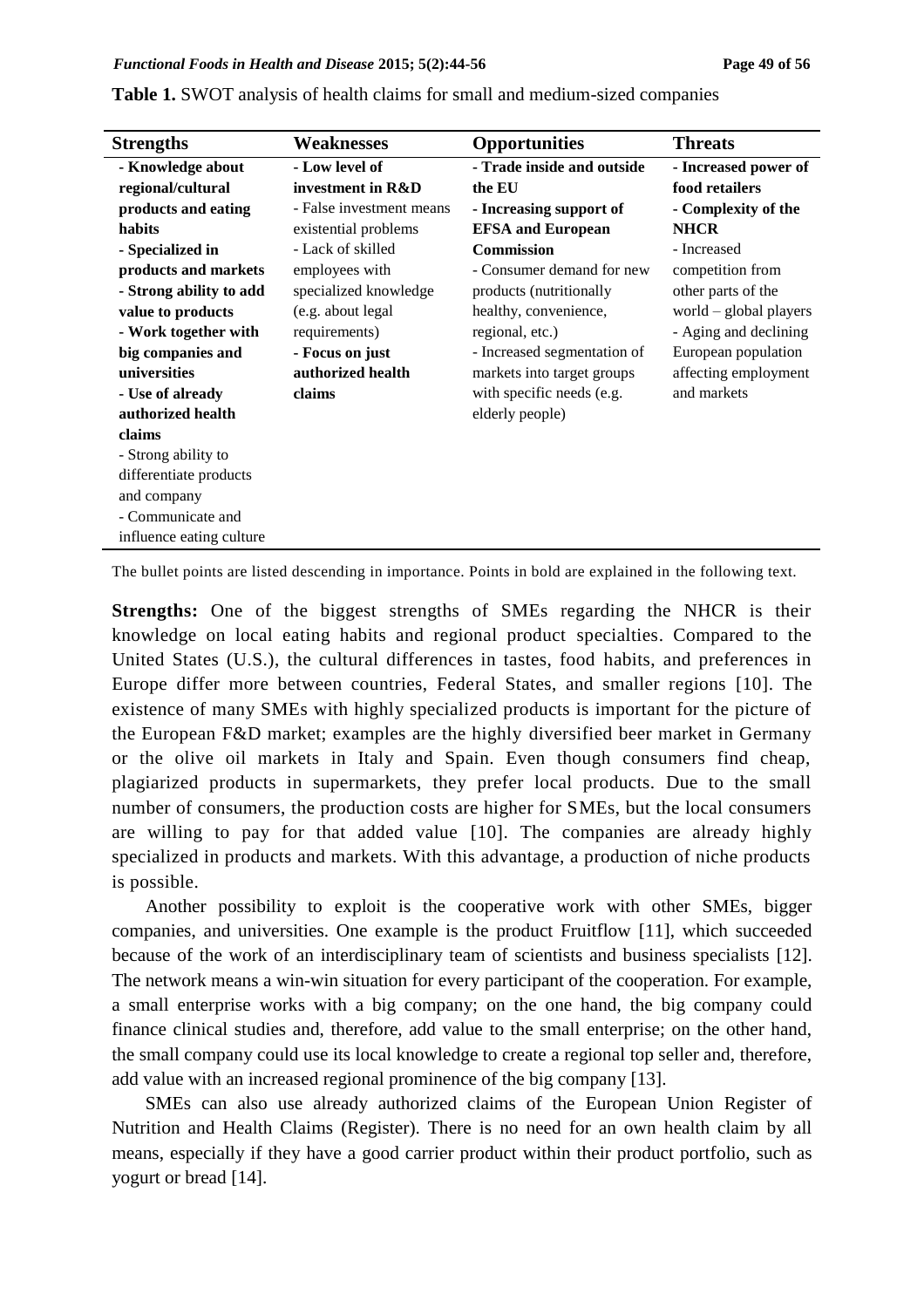**Weaknesses:** The most significant negative aspect of the NHCR regarding SMEs is the high expenses involved to get a health claim authorized. Scientific evidence of the highest level is required [15]. Clinical studies are needed, and they can be quite costly. Multi-corporate enterprises such as Danone have a high research and development (R&D) budget each year. The company's R&D department has more than 1,400 scientists working with a budget of 276 Million euros on 160 clinical trials [16]. How much Danone invests in research on health claims is hard to approximate. However, an example of money invested is given by Danone's brand Milupa, who invested five to ten million euros for a potential health claim. As expected, the main part of the money was spent for clinical studies [17]. In comparison to Danone, most of the SMEs have limited R&D budgets [13].

In the future, many companies will rely on already authorized health claims. That could be seen as weakness in two points. First, new promising product innovations would be blocked, and the chance for a possible competitive advantage would be abandoned. Secondly, consumers could be "overloaded" by continuously used health claims, and the added value of those claims might decline.

**Opportunities:** The equal conditions to use health claims will lead to a better opportunity to trade within and outside the European Union. Banse and Wijnands described the fact that "European prices of export products are higher than the prices of imports" [10]. This and good cooperation, especially with the U.S., are promising conditions for the future of health claims; Fruitflow is already sold and accepted worldwide [11].

The support for companies striving for an authorized health claim is improving. Up to now, there have been eight guidance documents published on EFSA's webpage, and there is an applications helpdesk. It includes the "frequently asked questions" and the possibility to ask individual questions directly to the EFSA [18,19]. Furthermore, learning effects will occur. SMEs can check authorized health claims and their application forms. This will help to realize scientific studies of the required standard and to create applications more precisely.

Finally, healthy nutrition is a major issue for policy makers as well as for consumers. Claiming health will continue to be a favorable added value for both of them [20].

**Threats:** One big threat is the increased power of food retailers. There are only a few big food retail companies who dictate the market [21]. They have not only power over the consumers but also over the suppliers and F&D manufacturers [22]. SME products have to compete with globally known brands and private labels for shelf spaces [23]. The companies supplying supermarkets can be switched very easily due to the highly standardized product range sold in supermarkets today. The position of SMEs is very weak against big retailers [10].

Then there is an unbroken uncertainty regarding the practicability due to the complexity of the NHCR. This complexity is often a problem for SMEs regarding European legislation [24].

### **DISCUSSION:**

The overall objective of this study was to identify whether the NHCR can be used by SMEs in the future. Furthermore, not only were the hurdles which have to be taken while working with the NHCR evaluated but also the opportunities and chances that are given to SMEs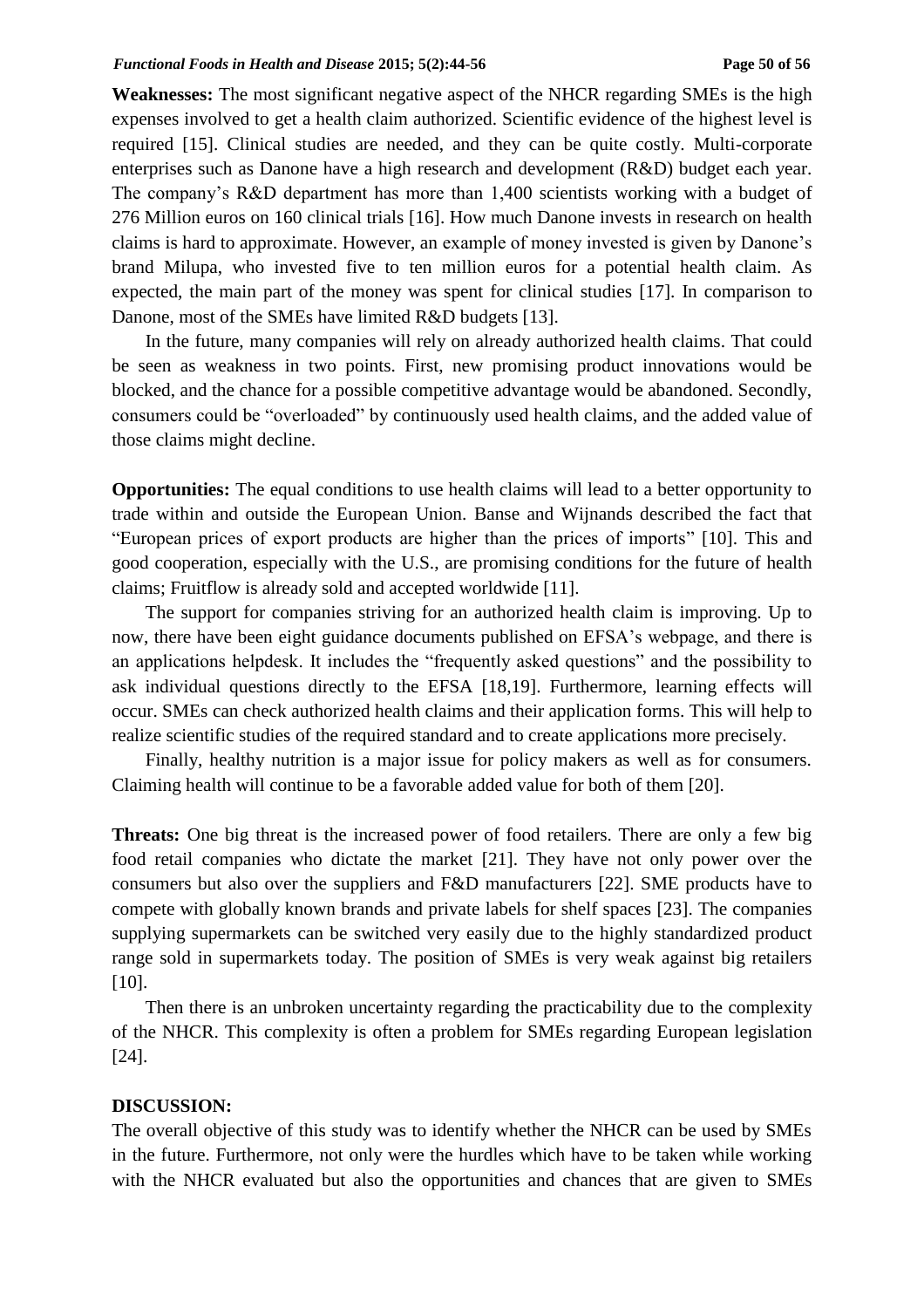because of it. The findings of this research and its derived conclusions build a preliminary assessment of the current situation of SMEs regarding the NHCR.

Half of the companies participating in the online survey stated that they reacted actively since the NHCR entered into force. The other half did not react at all, maybe because some participating companies are more influenced by the Regulation, e.g. producers of pharmaceutical and nutritional supplements, than others, e.g. suppliers of fruit or vegetables. A second explanation could be that by the time the survey was carried out, some companies did not know exactly to which extent their products were influenced by the restraints. Even for law specialists it is still hard to say whether an advertising message falls under the NHCR or not. It is understandable that the companies who answered with a reaction on the Regulation did mainly clarify the legal conformity of their products and advertising messages.

Information on the NHCR was gathered with the use of different resources, which underlines the fact that the complexity of the Regulation makes the reliability on just one source impossible; the internet, associations, and congresses were used by almost all participants. But expandable is the low level of information gathered via EFSA's webpage, which is especially important due to the guidance documents and the helpdesk [18,19]. This was enhanced particularly to strengthen SMEs accomplishing art. 15 par. 5 of the NHCR [1], where it states the following: "The European Commission, in close cooperation with the European Food Safety Authority, shall make available appropriate technical guidance and tools to assist food business operators, in particular SMEs, in the preparation and presentation of the application for scientific assessment." Unfortunately, it seems that the support is not as tangible as it should be. The guidance documents are still complicated, and the help of expensive consultants is inevitable.

The networking with other companies or universities plays a minor role for the participants of the online survey, although this was identified as a possible strength within the SWOT analysis. The continuously changing framework in which the Regulation is embedded makes this inevitable. To guarantee best possible results for the authorization of a health claim, it can be derived that an interdisciplinary team should be formed. This should be composed of several scientists, for the necessary literature research and the realization of studies, a law consultant, for the assessment of the wording of the claim and its legal conforming, and, of course, an employee of the company competent for the field of health and nutrition.

More than half of the companies agreed that the NHCR has an impact on NPDs within their companies. They specified the influence as negative in terms of "delayed" or "impeded" NPDs. This indicates that not only SMEs hesitate to put NPDs on the market because of the threat of false investment. Big companies also tend to wait to get more information. Overall, the NHCR tends to obstruct NPDs and innovations in the "healthy food" sector. The situation is especially critical for SMEs, which represent 99.1 percent of the F&D industry. The European Commission is actually well aware of the important SME sector; in preamble 33 of the NHCR [1], it reads that "SMEs represent an important added value to the European food industry in terms of quality and preservation of different dietary habits. In order to facilitate the implementation of this Regulation, the EFSA should make available appropriate technical guidance and tools, in due time, especially for SMEs." Disregarding the importance of SMEs within the European F&D market will lead to a huge distortion of competition in the near future, which will not only negatively influence the sector but also the final consumer.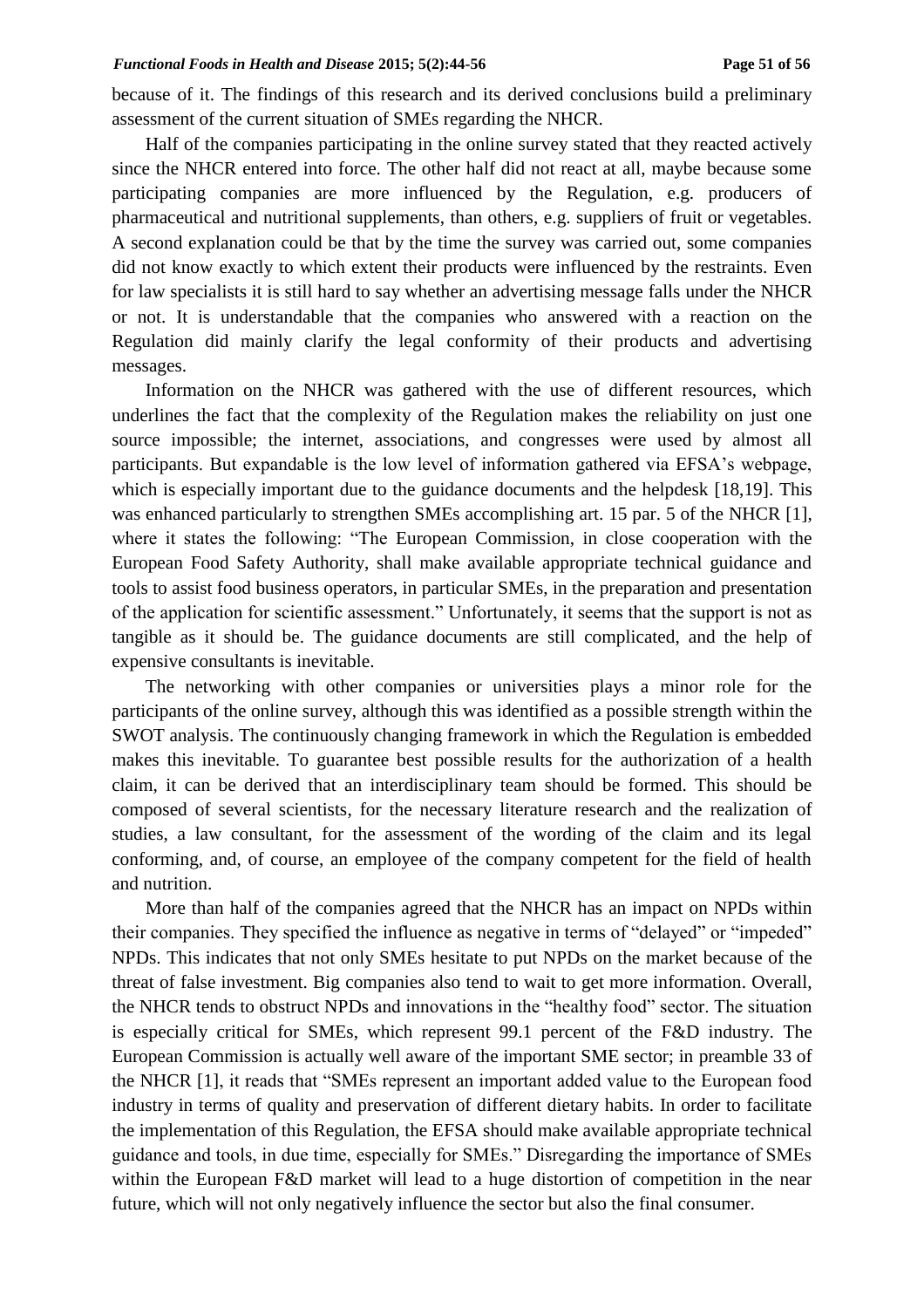#### *Functional Foods in Health and Disease 2015; 5(2):44-56* Page 52 of 56

This work already evaluated two inhibitors: the limited R&D budget, especially of SMEs, and the cost intensive scientific evaluation. The authorization of a health claim is expensive, which can also be indicated by the examples of Danone's brand Milupa, which invested five to ten million euros for a potential health claim [17], and Provexis the inventor of "Fruitflow". According to the explained definition of SMEs, Provexis can be defined as a small company [25]. Nevertheless, the British company invested two million British Pounds for eight human studies to get their claim authorized [26].

Furthermore, four participants of the online survey stated that the amount of expenses due to the Regulation was between 100,001 and 1,000,000 euros. Five participants classified themselves among the group of 1,000 to 10,000 euros that matches the high group of companies investing in external legal advisors and in extra analyses of the nutritional value of their products. With the publishing of the authorized health claims within the Register [27], this group might strongly increase. Especially with the help of scientific and legal consultants, the authorized claims can be used quite easily compared to the long authorizing procedure of an own health claim. The segment between 10,001 and 100,000 euros is completely missing, indicating that once the decision to get a health claim authorized is made, the companies have no choice but to invest in expensive studies. At the moment, the possibility of a "low-cost" strategy is simply non-existent.

Another relevant point concerns the threat of false investment. If a health claim was submitted and fails, the statements given by the national authorities and by the EFSA would already help to re-organize and enhance the study designs. The company is given the opportunity to change the application- the invested money is not gone for good. Nevertheless, companies still need a long wind to reach their goal for an authorized health claim, and this will not change in the foreseeable future.

Although the Regulation's impact on NPDs is mostly seen as negative, 60 percent of the companies assessed the NHCR overall as positive. The decent competition, the simplified trade within the inner-European market, and the consumer protection were defined as positive aspects. These answers correlate with the goals of the European Commission and were defined as opportunities within the SWOT analysis. Almost all participants in the survey see the biggest negative impact in the high requirements of the scientific substantiation. As already mentioned, it is very cost intensive to fulfill the requirements of the EFSA, almost comparable to those of medical products [28]. This raises the question of the proportionality. Is there such a big threat of "unhealthy food" claimed as "healthy food"? Would it not be sufficient to have, for example, a health claim label established as with the case of the "Food for Specific Health Uses" (FOSHU) label in Japan [29]? Another strategy could have been the system in the U.S. where the Food and Drug Administration (FDA) has different authorization processes for health claims. The FDA differentiates between authorized health claims meeting Significant Scientific Agreement, their scientific standards are comparable to those required by the EFSA, and other claims such as the qualified health claims and structure/ function claims which can be based on less scientific evidence as long as the claims do not mislead the consumers [30]. That would have saved the money of taxpayers and companies, and authorizing authorities could have had time to slowly adopt the regulatory changes.

Half of the participants see negative effects due to the vague legal interpretation. One participant even stated that this leads to an advantage for big companies with highly skilled legal departments. These statements are in line with the findings of the SWOT analysis,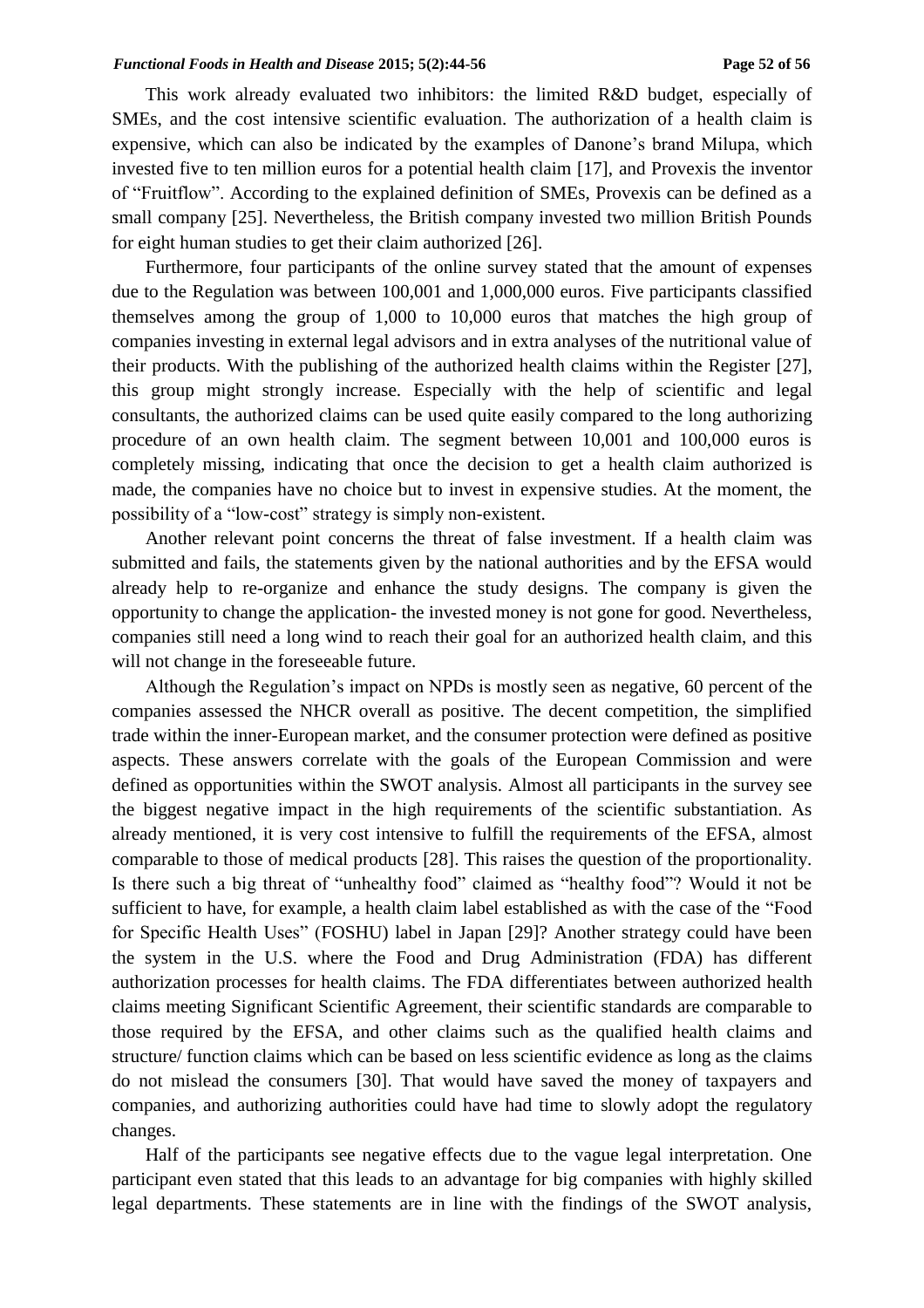which identified the rising competition of companies for skilled workers and the complex European legislation as two external threats influencing SMEs.

The last part of the survey can be regarded as a forecast given by the participants – what opportunities and what threats will occur due to the NHCR? The companies' biggest fear is competitive disadvantage, such as market share losses and declining sales and turnovers, due to the NHCR. In contrast to that chances are seen in the future market growth, which could be defined as a market growth in the sector of "functional foods" or a market growth due to the declined trade barriers within the European market. The growth opportunities, increased segmentation, and simplified trading conditions were also indicated by the SWOT analysis. Another opportunity is the increase in sales and turnover; and 33 percent see the chance of a competitive advantage for products bearing health claims. This is a statement of particular importance because more health claims and, therefore, more companies with a competitive advantage, could mean a higher competitive advantage of the European F&D industry overall.

## **CONCLUSIONS:**

The main part of this work was the online survey clarifying the status of companies dealing with the NHCR. The online survey was carried with sixteen participants in 2012. The outcome of it cannot be classified as representative, but it can give an overview about the current situation and problems companies have to face due to the NHCR. A literature research led to the outcome of the SWOT analysis of the NHCR regarding SMEs.

The online survey indicated that half of the companies did react to the NHCR with clarifications of the legal conformity of their products and of advertising messages. Information was gathered with the use of several sources, whereas some sources should be used more precisely, (such as the EFSA webpage and its guidance documents). The networking with other companies and universities should also be extended, which would lead to a win-win situation for all participants. Furthermore, an interdisciplinary team of experts should be formed, including scientists, a lawyer, and a competent employee of the company: only then is there a chance to get a health claim authorized.

Most companies defined the influence on NPDs as negative in terms of delaying and impeding. This is in contrast to the goals of the European Commission, which sees the importance of SMEs for the industry and wants them to be a part of the innovation processes. The two evaluated inhibitors are the limited R&D budget and the cost-intensive scientific evaluation. Most companies fear the threat of false investment because they see the authorizing procedure of health claims as very complex and uncertain. This threat might decline, especially when looking at the published Register. The use of already authorized claims is easier than to authorize an own health claim.

Sixty percent of the companies assessed the NHCR overall as positive. The better trading opportunities and the consumer protection were seen as the most positive impacts and correlate with the goals of the European Commission. Overall, SMEs are not willing to lack health claims completely on their products, although there are some problems they have to face. It is predictable that learning effects will occur and will lead to more equal conditions. However, multi-corporate companies still have the advantage the bigger R&D budget. The required cost-intensive and strict scientific substantiation is identified as the biggest overall negative effect of the NHCR for SMEs.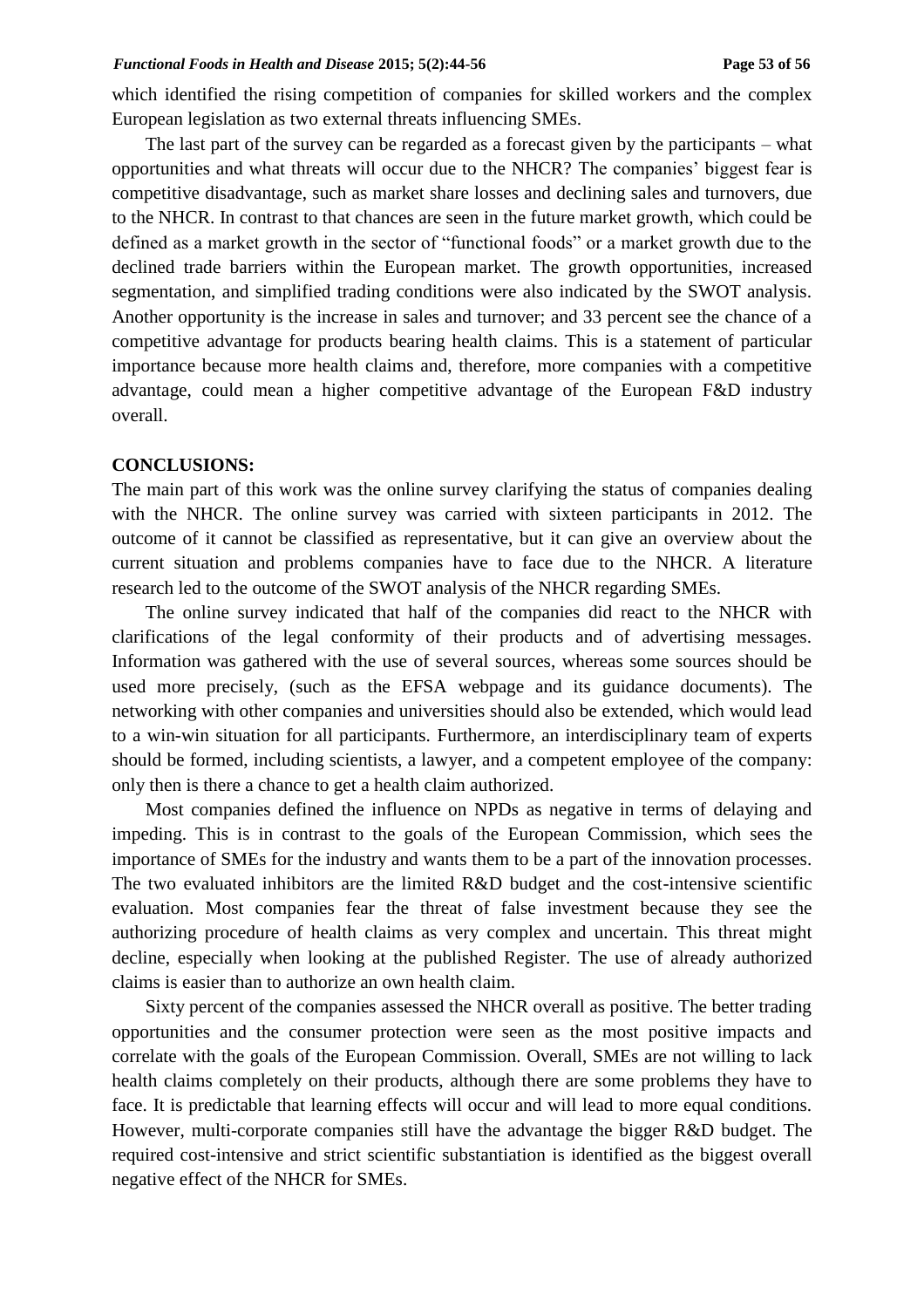#### *Functional Foods in Health and Disease 2015; 5(2):44-56* Page 54 of 56

On the one hand, companies see their opportunities in the future market growth, the increase in sales and turnovers, and the competitive advantage for products bearing health claims. On the other hand, they see threats in competitive disadvantage, market share losses, and declining sales and turnovers. The controversial answering of these two questions identified a heterogeneous group of participants and underline the uncertainty of the legal framework the companies have to face.

Overall, there are several strengths and opportunities speaking for SMEs and health claims in the near future. The most promising ones are the publishing of the Register and the learning effects that already occurred. The biggest threat is, and will remain to be, false investment and the possible loss of a lot of money. Nevertheless, health claims for SMEs will inevitably be the future to keep the European F&D market competitive.

### **RECOMMENDATIONS:**

In this part some recommendations are made to improve the applicability of the NHCR for SMEs. Three groups are significant: first, SMEs and their competent business operators, secondly, research as a provider of knowledge, and thirdly, the European Commission, the competent National Authorities, and the EFSA as an influencer of the external factors.

SMEs should exploit their strengths and should take and explore opportunities given by the Authorities. An example is the strength of networking with other companies and universities; this could save a lot of money and would decline the threat of false investment because it offers the chance to outsource the expensive scientific studies.

Research should be focused more precisely on the influence of the NHCR on NPDs, especially now that the Register is online. Additionally, it could be analyzed, if the perception of the consumers changed. Is the threat of an "overload" existent due to the Register? For further research concerning SMEs and the NHCR, it is recommended to target companies with and without an already assessed health claim separately, (ideally including the question if the health claim was authorized or rejected). Expert interviews offer, furthermore, a promising opportunity to get detailed, insightful information about the authorizing procedures.

Finally, the European Commission, the National Authorities, and the EFSA should ease the availability of necessary data for SMEs, ultimately on one webpage. This would make the authorization process easier for all participants. An official center of consulting could offer pre-checks, which would additionally speed up and enhance the process. An extra fee could cover the additional costs. The authorities should support and encourage SMEs to reach their own health claims. A group of 99.1 percent is too large and too important to be overlooked.

**Competing Interests:** The authors have no financial interests or conflicts of interest.

**Authors' Contributions:** All authors contributed to this study.

**Abbreviations:** SWOT, Strength, Weaknesses, Opportunities, Threats; NHCR, Nutrition and Health Claims Regulation; SMEs, Small and Medium-sized Enterprises; F&D industry, European Food and Drinking Manufacturing Sector; EFSA, European Food Safety Authority; NPDs, New Product Developments; U.S., United States; Register, European Union Register of Nutrition and Health Claims; R&D, Research and Development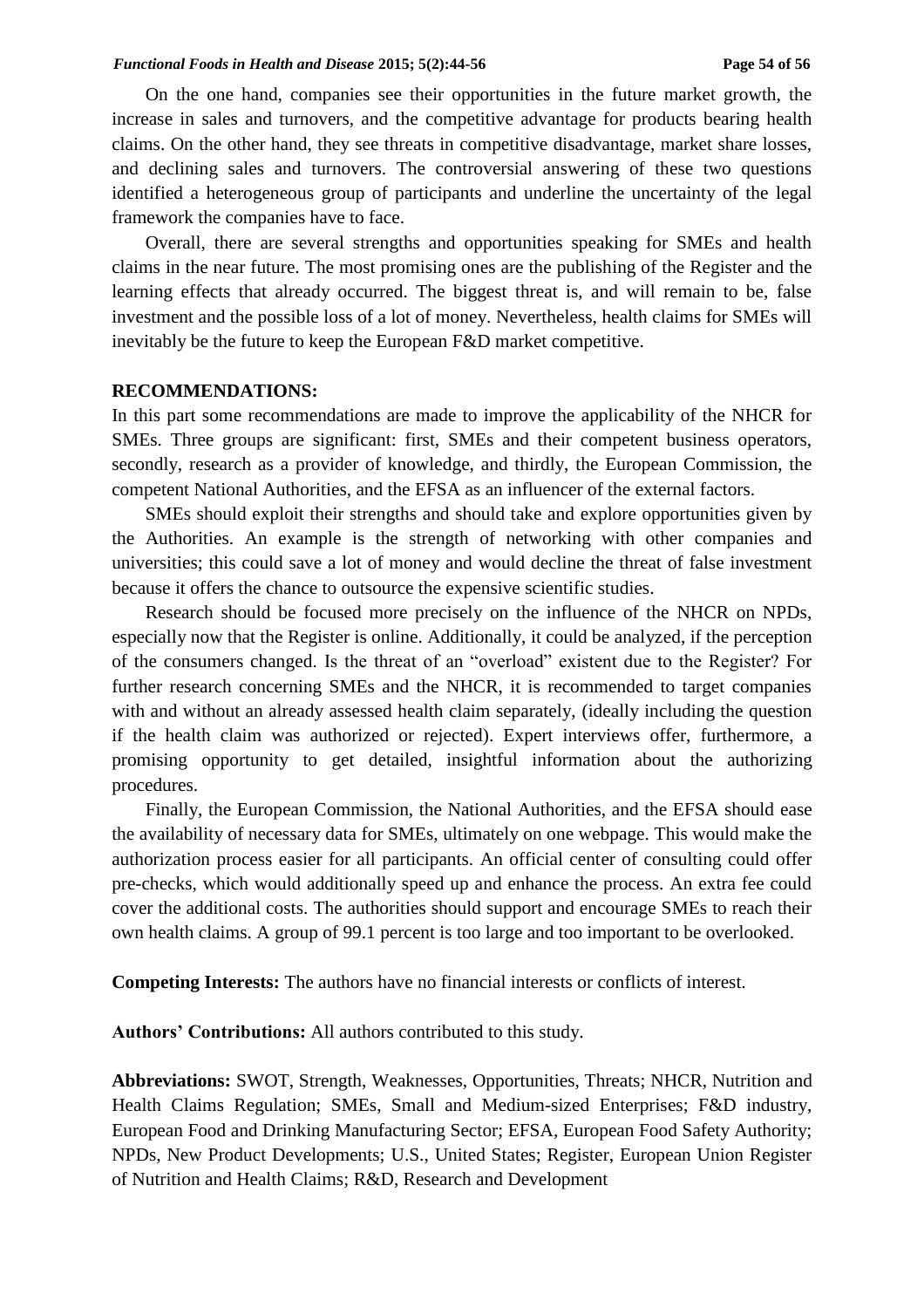**Acknowledgements:** The authors would like to thank all participants of the online survey.

# **REFERENCES:**

- 1. European Parliament and Council: Regulation (EC) No 1924/2006 (amended in 2008). In Official Journal of the European Union 2006. [http://eurlex.europa.eu/LexUriServ/LexUriServ.do?uri=CONSLEG:2006R1924:20080304:EN:PDF] (State: 10/29/2014).
- 2. Nielsen: Consumer Attitudes Towards Functional Foods & Organics. 2005. [http://at.nielsen.com/site/documents/Functional\_Organics\_Nov05.pdf] (State: 08/05/2014).
- 3. Bundesinstitut für Risikobewertung (Federal Institute for Risk Assessment): Health Claims. 2014. [http://www.bfr.bund.de/de/health\_claims-9196.html] (State: 10/29/2014).
- 4. Verbraucherzentrale Bayern (Consumer Advice Centre of Bavaria): Lebensmittel mit Gesundheitsversprechen: EU dampft die Flut der Werbeaussagen ein. 2014. [http://www.verbraucherzentrale-bayern.de/lebensmittel-mit-gesundheitsversprechen] (State: 10/29/2014).
- 5. Groß C: Foodwatch zu Health Claims Liste gesundheitsbezogener Aussagen EU-Kommission. 2012. [http://www.presseportal.de/pm/50496/2259919/foodwatch-zu-healthclaims- liste-gesundheitsbezogener-aussagen-eu-kommission] (State: 10/29/2014).
- 6. Hagenmeyer M and Hahn A: Die geheimen Rezepturen der EFSA. Zeitung für Stoffrecht (StoffR) 2010, 6:261-277.
- 7. Koch A, Brandenburger S, Türpe S, Birringer M: The need for a legal distinction of nutraceuticals. Food and Nutrition Sciences 2014, 5 (Suppl 10):905-913.
- 8. FoodDrinkEurope: Data & Trends oft he European Food and Drink Industry 2013-2014. 2014.

[http://www.fooddrinkeurope.eu/uploads/publications\_documents/Data\_\_Trends\_of\_the\_Eur opean\_Food\_and\_Drink\_Industry\_2013-2014.pdf] (State: 10/29/2014).

9. European Commission: Commission Recommendation of 6 May 2003 concerning the definition of micro, small and medium-sized enterprises. In Official Journal of the European Union 2003.

[http://eurlex.europa.eu/LexUriServ/LexUriServ.do?uri=OJ:L:2003:124:0036:0041:EN:PDF] (State: 10/29/2014).

- 10. Banse M and Wijnands J (2007): Key success factors and policy scenarios. In Competitiveness of the European Food Industry: An economic and legal assessment. Edited by Wijnand J, van der Meulen B, Poppe K. 2007:251-272. [http://ec.europa.eu/enterprise/sectors/food/files/competitiveness\_study\_en.pdf] (State: 10/29/2014).
- 11. Provexis plc: Fruitflow. 2014. [http://www.provexis.org/fruitflow/] (State: 10/29/2014).
- 12. Bouckley, B: Provexis keeps Fruitflow powder dry, axes UK R&D facility. 2011. [http://www.beveragedaily.com/Manufacturers/Provexis-keeps-Fruitflow-powder-dry-axes-UK-R-D-facility] (State: 10/29/2014).
- 13. Gueimonde M and Lathinen SJ: 17. Probiotics and Health Claims: How to Be Met by SMEs? In Probiotics and Health Claims. Edited by Kneifel W and Salminen S. Oxford, UK: Wiley-Blackwell; 2011.
- 14. Wills JM, Storcksdieck S, Kolka M, Grunert KG: European consumers and health claims: attitudes, understanding and purchasing behaviour. Proceedings of the Nutrition Society 2012. 71(Suppl 2):229-236.
- 15. Meyer F: Fragen & Antworten: Health Claims-Verordnung. Hamburg: Behr's Verlag; 2007.
- 16. Danone S.A.: Our research at a glance. 2014. [http://www.danone.com/en/for-all/researchinnovation/our-research-at-a-glance/] (State: 10/29/2014).
- 17. Düthmann C: Im Bann der Bürokraten. Lebensmittel Zeitung Spezial 2008, Vol. 1.